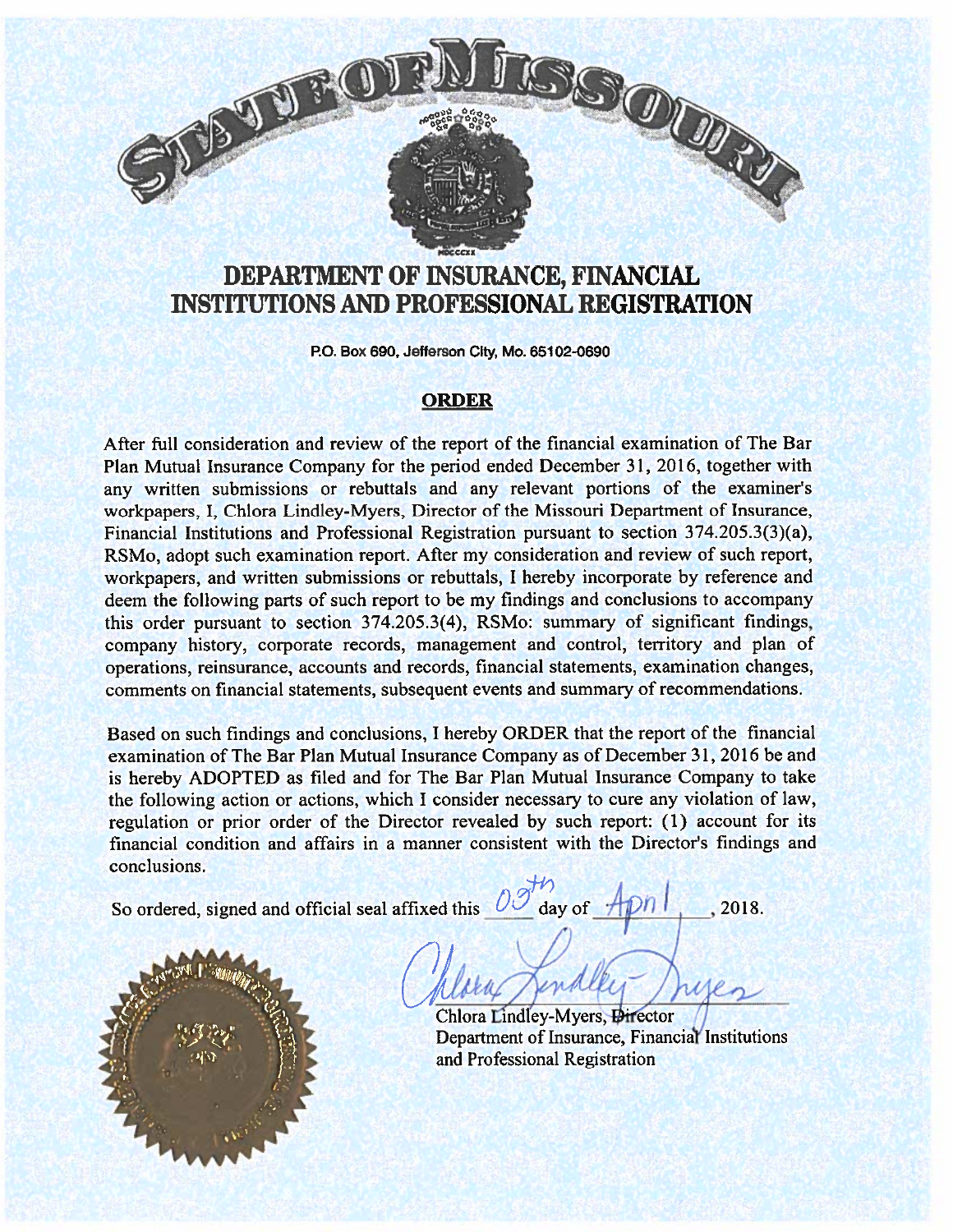REPORT OF

# FINANCIAL EXAMINATION

# THE BAR PLAN MUTUAL NSURANCE COMPANY

As of: DECEMBER 31, 2016



# STATE OF MISSOURI DEPARTMENT OF INSURANCE, FINANCIAL INSTITUTIONS AND PROFESSIONAL REGISTRATION

JEFFERSON CITY, MISSOURI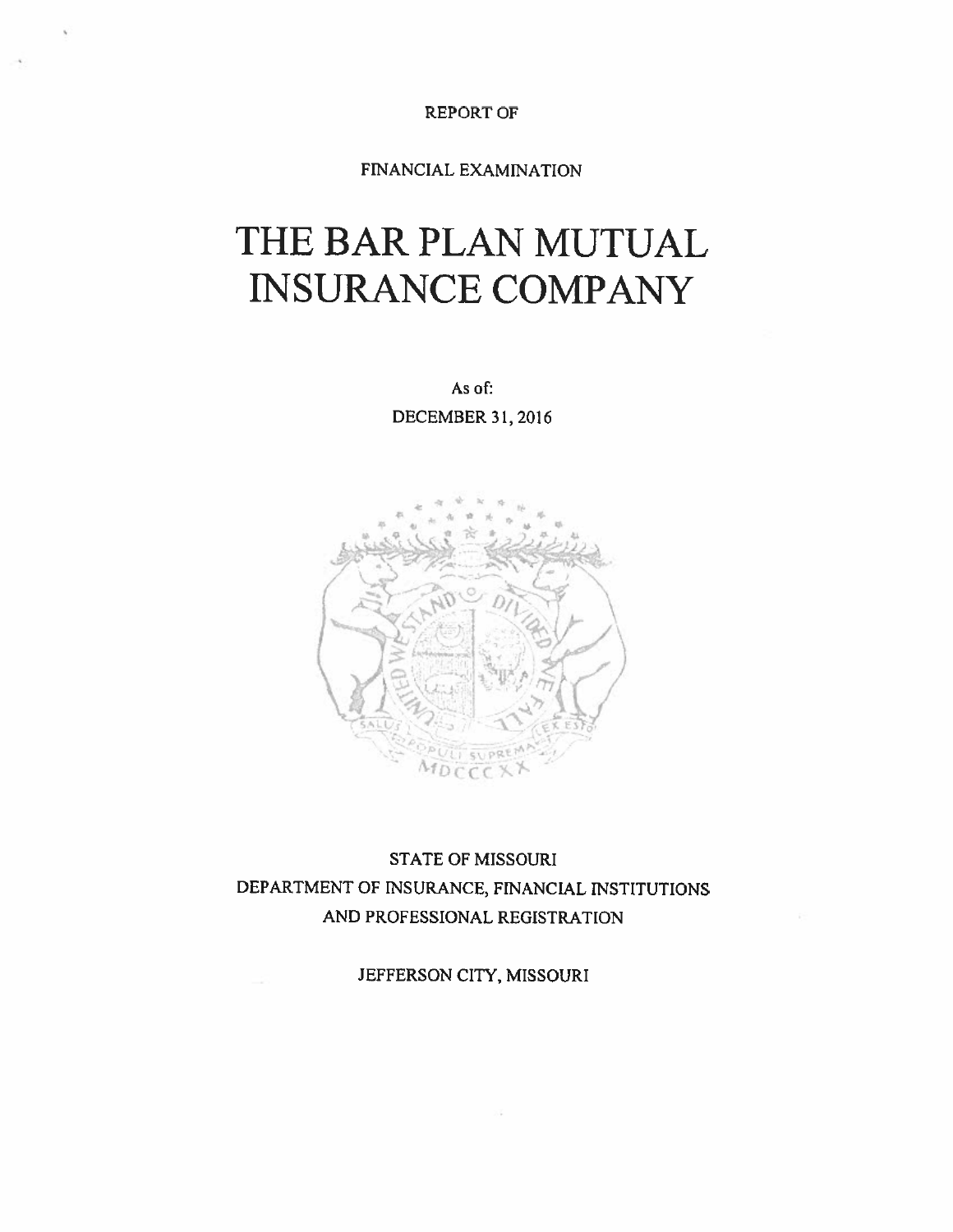# Table of Contents

 $\tilde{q}_j$ 

¥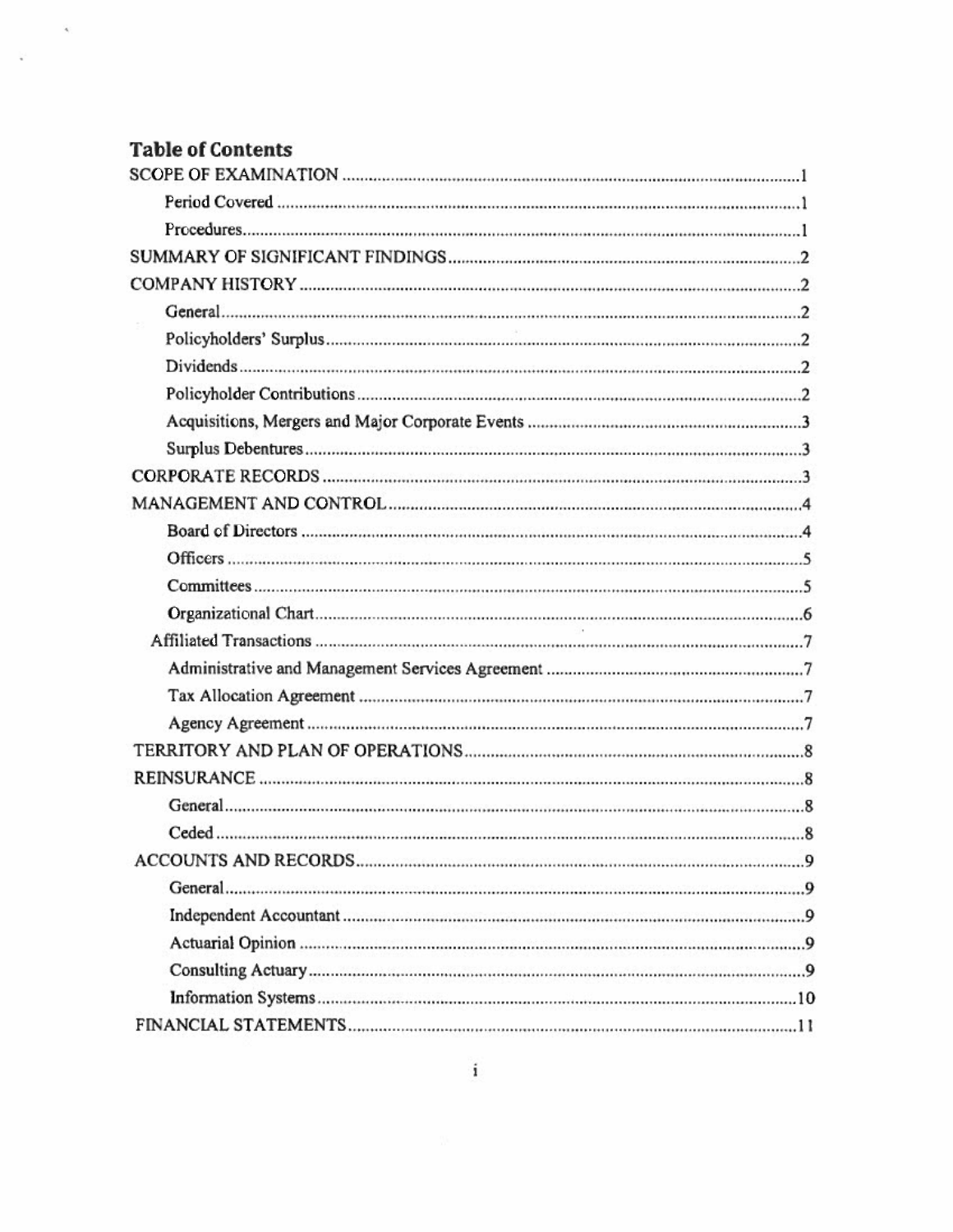$\mathcal{A}$ 

오

 $\widetilde{\mathcal{D}}$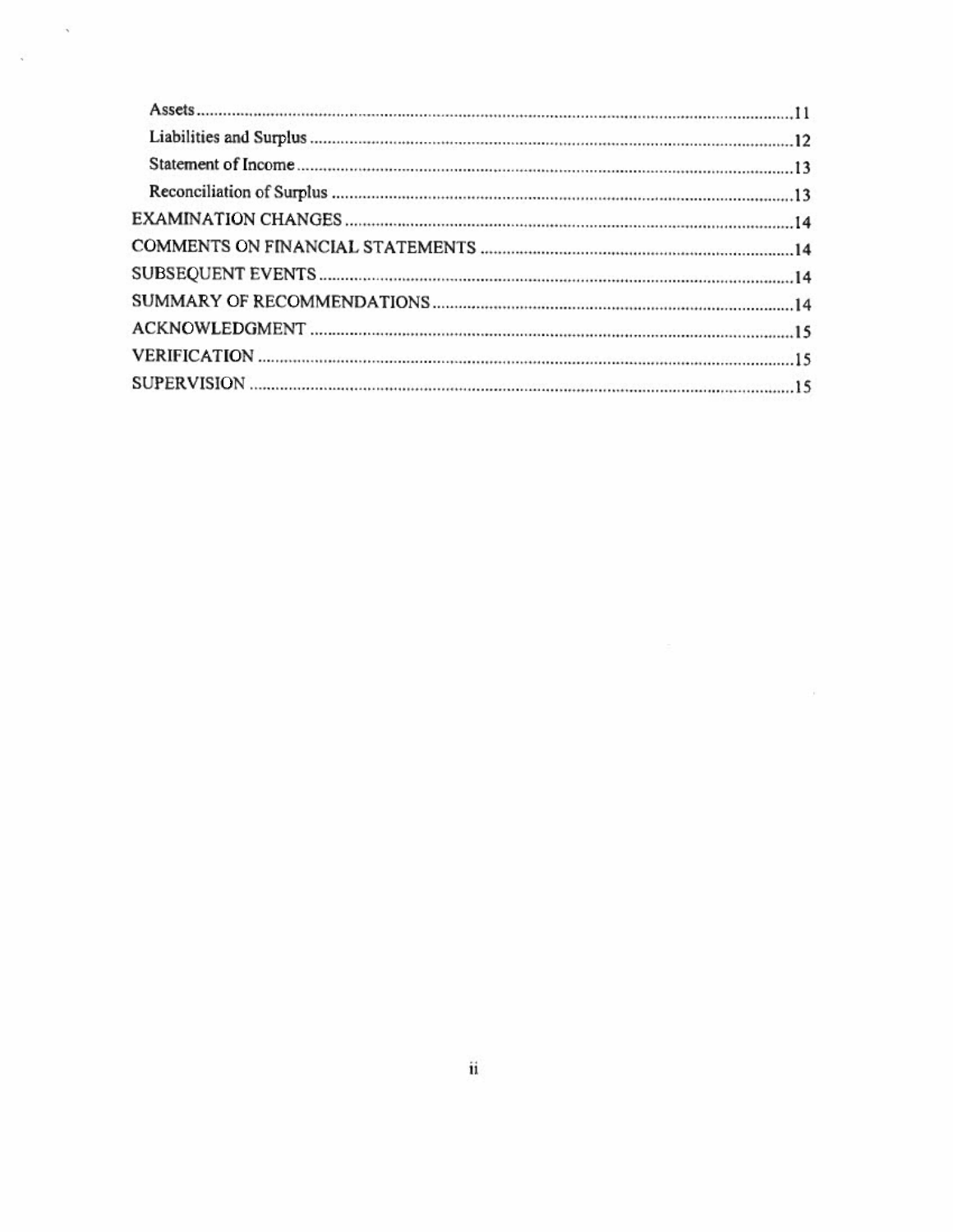December21, 2017 St. Louis, MO

Honorable Chlora Lindley-Myers, Director Missouri Department of Insurance, Financial Institutions and Professional Registration 301 West High Street, Room 530 Jefferson City, Missouri 65101

Director Lindley-Myers:

In accordance with your financial examination warrant, <sup>a</sup> comprehensive financial examination has been made of the records, affairs and financial condition of

#### The Bar Plan Mutual Insurance Company

hereinafter also referred to as the "Bar Plan Mutual" or as the "Company." The Company's main office is located at <sup>1717</sup> Hidden Creek Court, Saint Louis, MO 63131; <sup>p</sup>hone number (314) 965- 3333. Examination fieldwork began on August 14, 2017, and concluded on the above date.

# SCOPE OF EXAMINATION

## Period Covered

The last examination of the Bar Plan Mutual was completed as of December 31, 2011. This examination covers the period of January 1, 2012, through December 31, 2016. This examination also includes material transactions or events occurring subsequent to December 31, 2016.

#### Procedures

This examination was conducted as <sup>a</sup> fill scope, multi-state comprehensive examination. We conducted our examination in accordance with the NAIC Financial Condition Examiners Handbook "Handbook." The Handbook requires that we <sup>p</sup>lan and perform the examination to evaluate the financial condition, assess corporate governance, identify current and prospective risks of the company and evaluate system controls and procedures used to mitigate those risks. An examination also includes identifying and evaluating significant risks that could cause an insurer's surplus to be materially misstated both currently and prospectively.

All accounts and activities of the Company were considered in accordance with the risk-focused examination process. This includes assessing significant estimates made by management and evaluating management's compliance with Statutory Accounting Principles. The examination does not attest to the fair presentation of the financial statements included herein. If, during the course of the examination an adjustment is identified, the impact of such adjustment will be documented separately following the Company's financial statements. The following key activities were identified: Investments, Claims and Reserves, Premiums, Reinsurance, Related Parties, and Capital and Surplus.

This examination report includes significant findings of fact, as mentioned in Section 374.205 RSMo (Examination, director may conduct, when...), and general information about the insurer and its financial condition. There may be other items identified during the examination, that due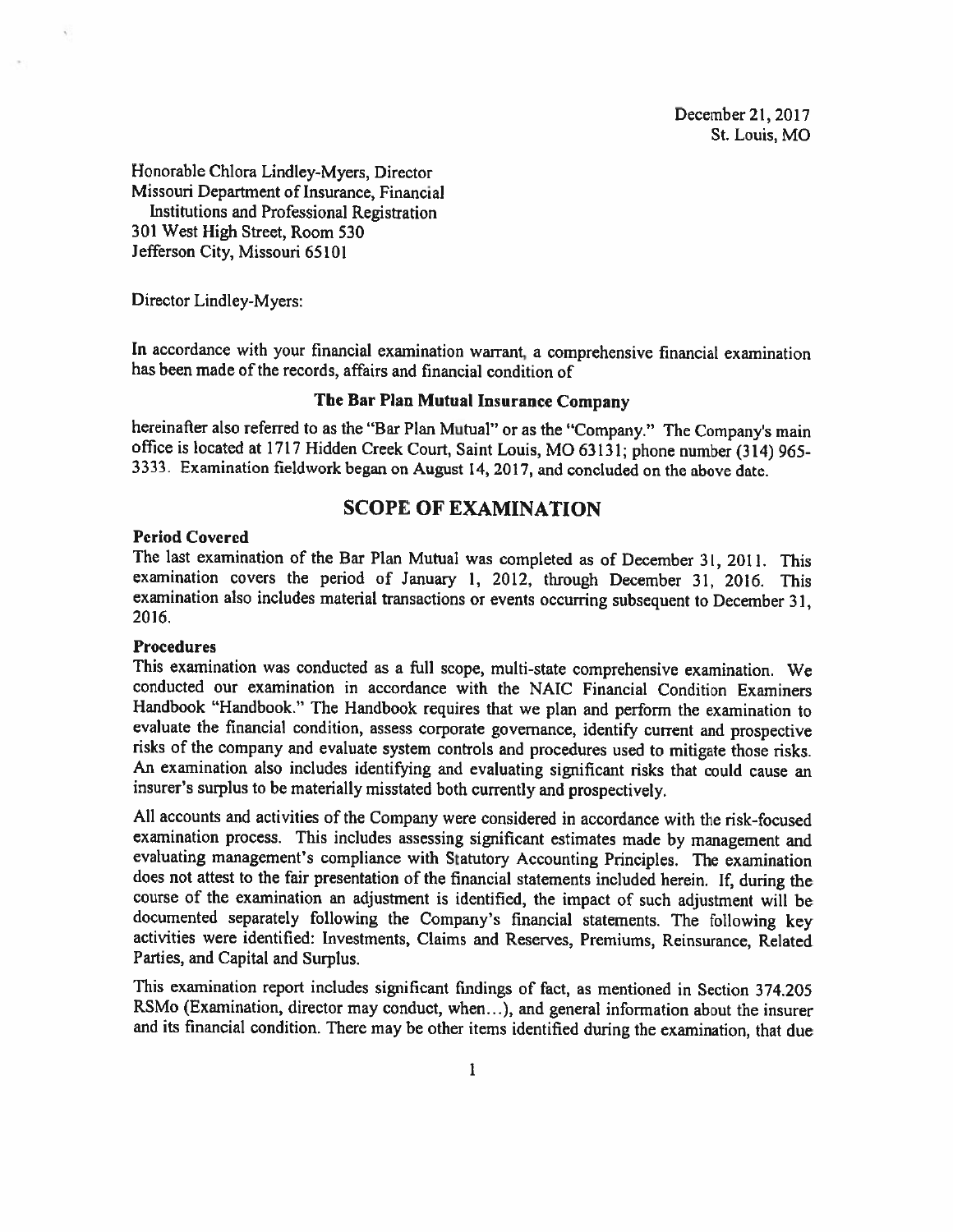to their nature (e.g., subjective conclusions, proprietary information, etc.), are not included in the examination report but are separately communicated to other regulators or the Company.

# SUMMARY OF SIGNIFICANT FINDINGS

There were no significant findings resulting from the examination.

# COMPANY HISTORY

#### **General**

The Company incorporated as The Bar Plan on November 21, 1985, as <sup>a</sup> non-profit association under RSMo Chapter <sup>383</sup> (Malpractice Insurance). The Company commenced business on January 7, 1986.

On January 1, 1991, the Bar Plan converted to <sup>a</sup> non-assessable mutual insurance company operating under RSMo Chapter <sup>379</sup> (Insurance Laws Other than Life). The Bar Plan changed its name to The Bar Plan Mutual Insurance Company at that time.

#### Policyholders' Surplus

Section 379.010 RSMo (Number of incorporators required--classes of insurance--capital and surplus requirements, <sup>p</sup>hase-in.) requires the Company to maintain <sup>a</sup> minimum surplus of \$2.4 million. At year-end 2016, the Company reported surplus as regards policyholders of \$17.6 million,

### Dividends

The Company has not paid dividends to policyholders over the current examination period.

# Policyholder Contributions

When the Company formed, it was funded through <sup>a</sup> capitalization assessment on each insured attorney. These policyholder contributions were eliminated effective January 1, 1995. That year the Company began refunding policyholder contributions.

In 2009, the Company determined that \$2.2 million of member contributions were not eligible for reimbursement and these funds were reclassified from policyholder contributions to unassigned hinds. The Missouri Department of Insurance, Financial Institutions and Professional Registration (Department) approved this transaction.

As of December 31, 2015, policyholder contributions were no longer returned to policyholders. The remaining balance of policyholder contributions (\$260,300) was transferred to unassigned funds on December 31, 2015. The chart below details the policyholder contributions returned over the current exam period:

| Year  |    | Amount |
|-------|----|--------|
| 2013  | \$ | 9,600  |
| 2014  |    | 5,700  |
| 2015  |    | 12,300 |
| 2016  |    |        |
| Total | S  | 27,600 |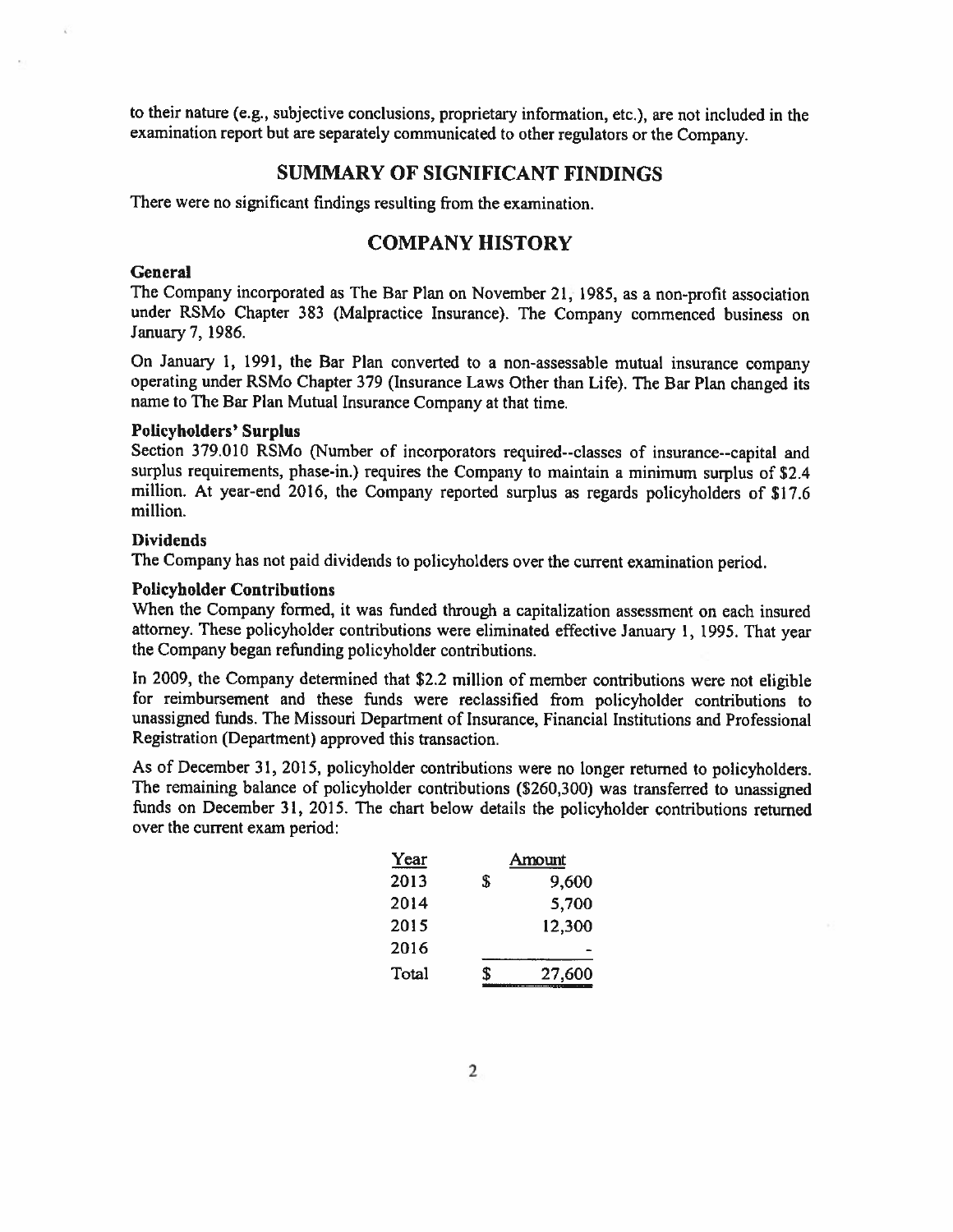#### Acquisitions, Mergers and Major Corporate Events

There were no mergers, acquisitions or other major corporate events during the current examination period.

#### Surplus Debentures

On September 21, 2006, the Company issued <sup>a</sup> \$5 million surplus note with an initial interest rate of 9.1% and <sup>a</sup> maturity date of September 15, 2036. On September 15, 2011, the initial interest rate converted to <sup>a</sup> floating rate, equal to the three-month LIBOR (London inter-bank offer rate) <sup>p</sup>lus 3.87%. The note is administered by Wilmington Trust Company, <sup>a</sup> non-affiliate, as trustee. The chart below details the surplus note activity over the current examination period. All payments were approve<sup>d</sup> by the Department. The surplus note adjustment represents an immaterial adjustment to the interest accrual.

|                                 | 2013        | 2014        | 2015        | 2016       |
|---------------------------------|-------------|-------------|-------------|------------|
| Surphis Note, beginning of year | \$5,009,284 | \$5,008,564 | \$5,008,559 | 5,009,162  |
| Surplus Note - interest         | 209,740     | 207,542     | 210,563     | 230,379    |
| Surphis Note - payments         | (209, 740)  | (207, 542)  | (210, 563)  | (230, 379) |
| Surplus Note - adjustment       | (720)       | (5)         | 603         | 1,004      |
| Surplus note, end of year       | \$5,008,564 | \$5,008,559 | \$5,009,162 | 5,010,166  |

# CORPORATE RECORDS

The Articles of Incorporation and the Bylaws were reviewed. There were no amendments to the Articles of Incorporation during the examination period. The Bylaws were amended effective September 13, 2013, to allow for communication through updated technology (e-mail), and add Consent in Lieu of <sup>a</sup> Meeting provision. The Bylaws were amended effective December 13, 2013, to reflect the Company's change from an association regulated under Chapter 383 RSMo (Malpractice Insurance) to <sup>a</sup> non-assessable mutual insurer regulated under Chapter 379 RSMo (Insurance Other than Life); the change had occurred in 1991. The Bylaws were amended again effective April 8, 2016, to set the annual membership meeting on or about the first day of September.

The minutes of the meetings of the policyholders and of the board of directors were reviewed for the period under examination. The minutes appeare<sup>d</sup> to properly document and approve corporate events and transactions.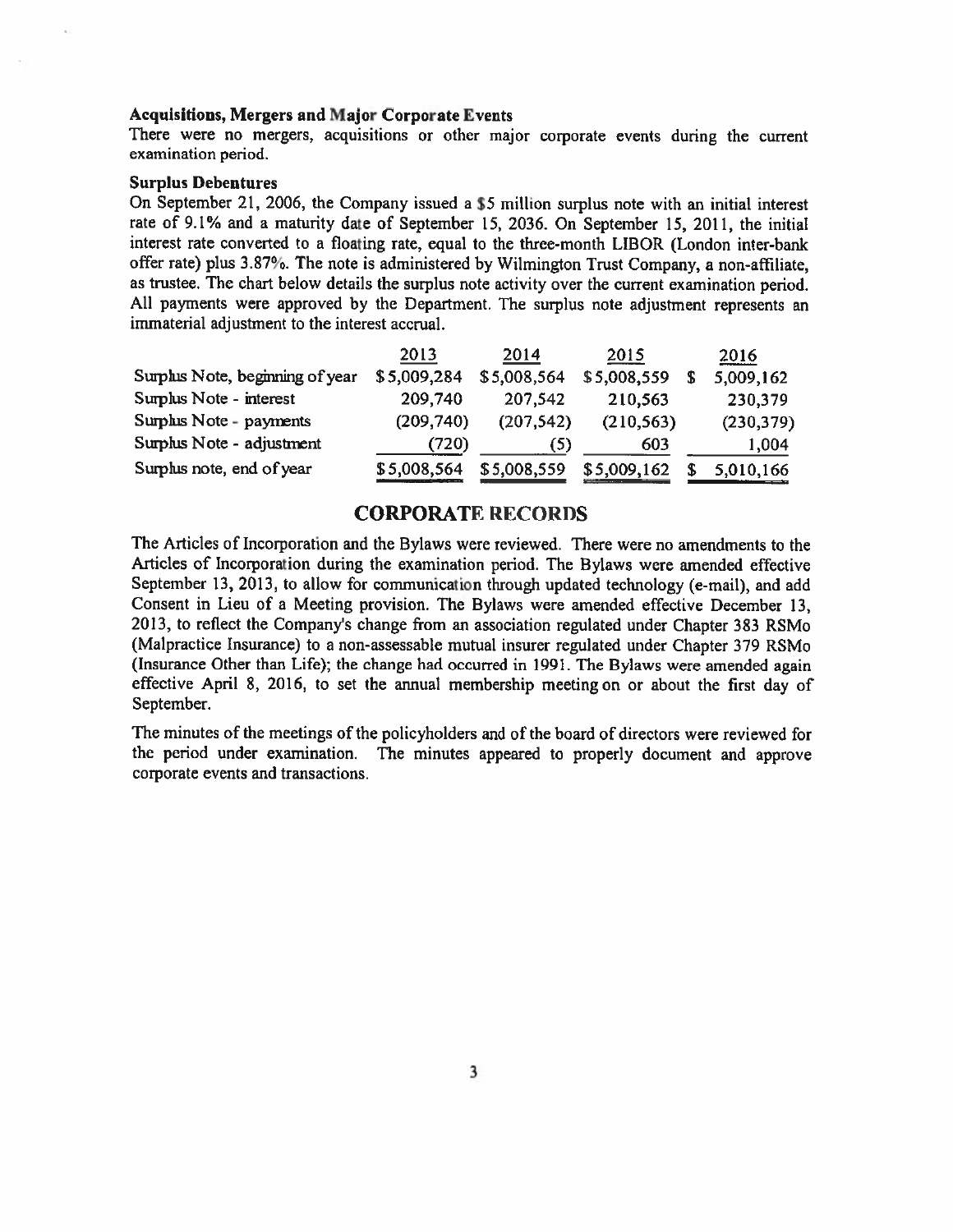# MANAGEMENT AND CONTROL

#### Board of Directors

The managemen<sup>t</sup> of the Company is vested in <sup>a</sup> board of nine (9) directors. The directors serving at December 31, 2016, were as follows:

Director Affiliation Jerome Brant Attorney

Michael Delaney Retired Jefferson City, MO

John Gunn Attorney

Ann Hagan **Attorney** 

Kent Hyde Attorney

St. Louis, MO Retired

Walter Lamkin Attorney

JoAnne Mallonee historic historic Broker historic Broker St. Louis, MO HM Risk

Liberty, MO Withers, Brant. Igoe & Mullenix, PC

St. Louis, MO The Gunn Law Firm, PC

Mexico, MO Hagan & Maxwell LLC

Springfield, MO Hyde, Love & Overby LLP

Brian Kinman Certified Public Accountant

St. Louis, MO Lamkin Legal Counsel, LLC

Karen McCarthy President and Chief Executive Officer St. Louis, MO Bar Plan Mutual Insurance Company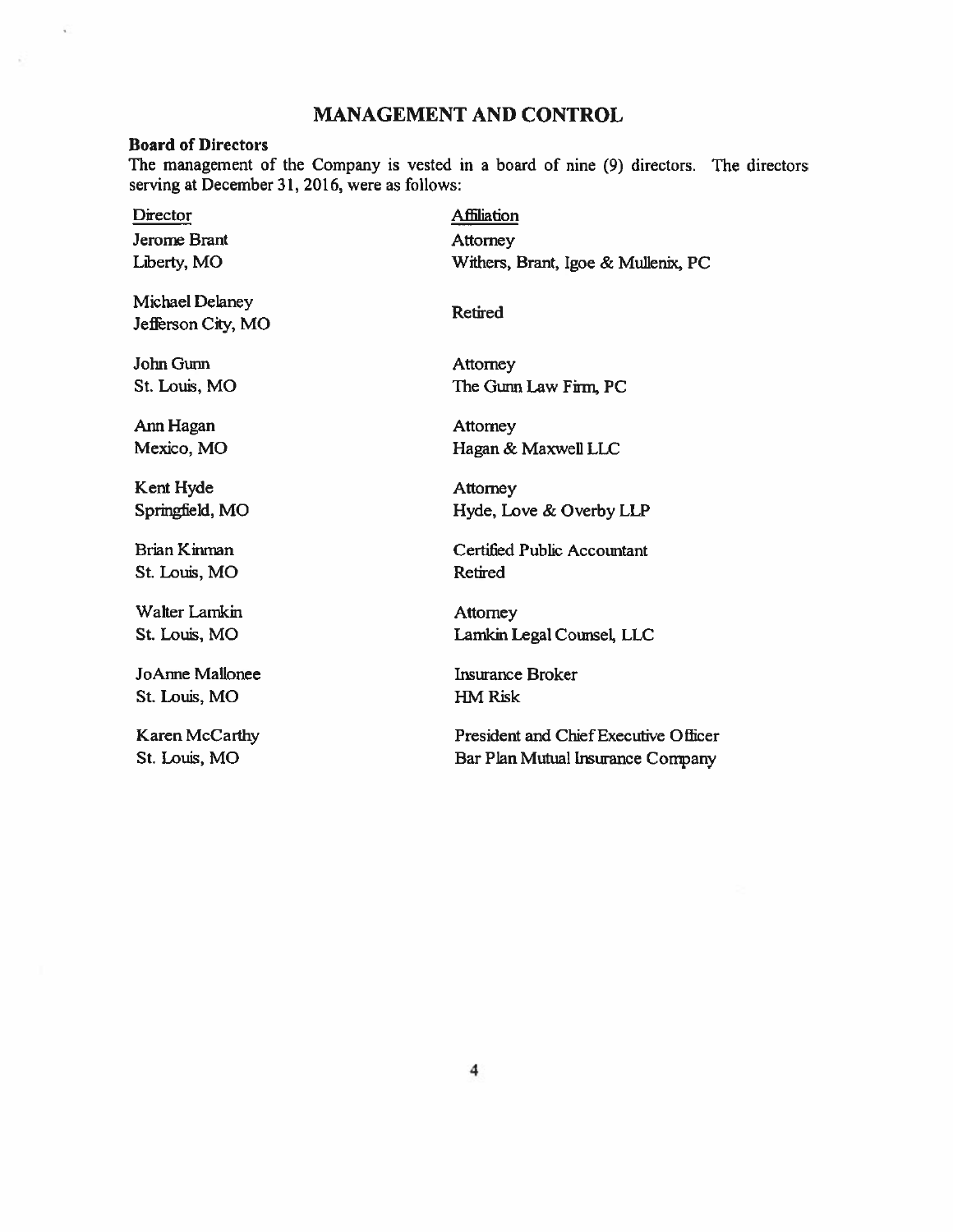#### **Officers**

Officers of the Company serving and reported on the Jurat page of the Annual Statement at December 31, 2016, were as follows:

- Name **Office** Ann Hagan Secretary Michael Delaney Treasurer Patrick O'Leary Vice-President Kimberly Edgar Vice-President Cynthia Pulvirenti Vice-President
- Karen McCarthy **President and Chief Executive Officer** Gregory Klaus Chief Financial Officer Teresa Niederwimmer Vice-President

## **Committees**

At year-end 2016, the Company reported the following standing committees:

- Executive Audit Jerome Brant, Chair **Ann Hagan**, Chair Ann Hagan Brian Kinman Michael Delaney Michael Delaney Kent Hyde Jerome Brant
- Claims Compensation Kent Hyde Brian Kinman Jerome Brant Walter Lamkin
- Investment **Operations** Kent Hyde, Chair Kent Hyde, Chair John Gunn Karen McCarthy Michael Delaney John Gunn Brian Kinman Walter Lamkin

Long Range Planning Ad Hoe Committee Walter Lamkin Brian Kinman, Chair Karen McCarthy Michael Delaney JohnGunn John Gunn JoAnne Mallonee

Ann Hagan, Chair Michael Delaney, Chair

- JoAnne Mallonee
- Jerome Brant, Chair Technology Committee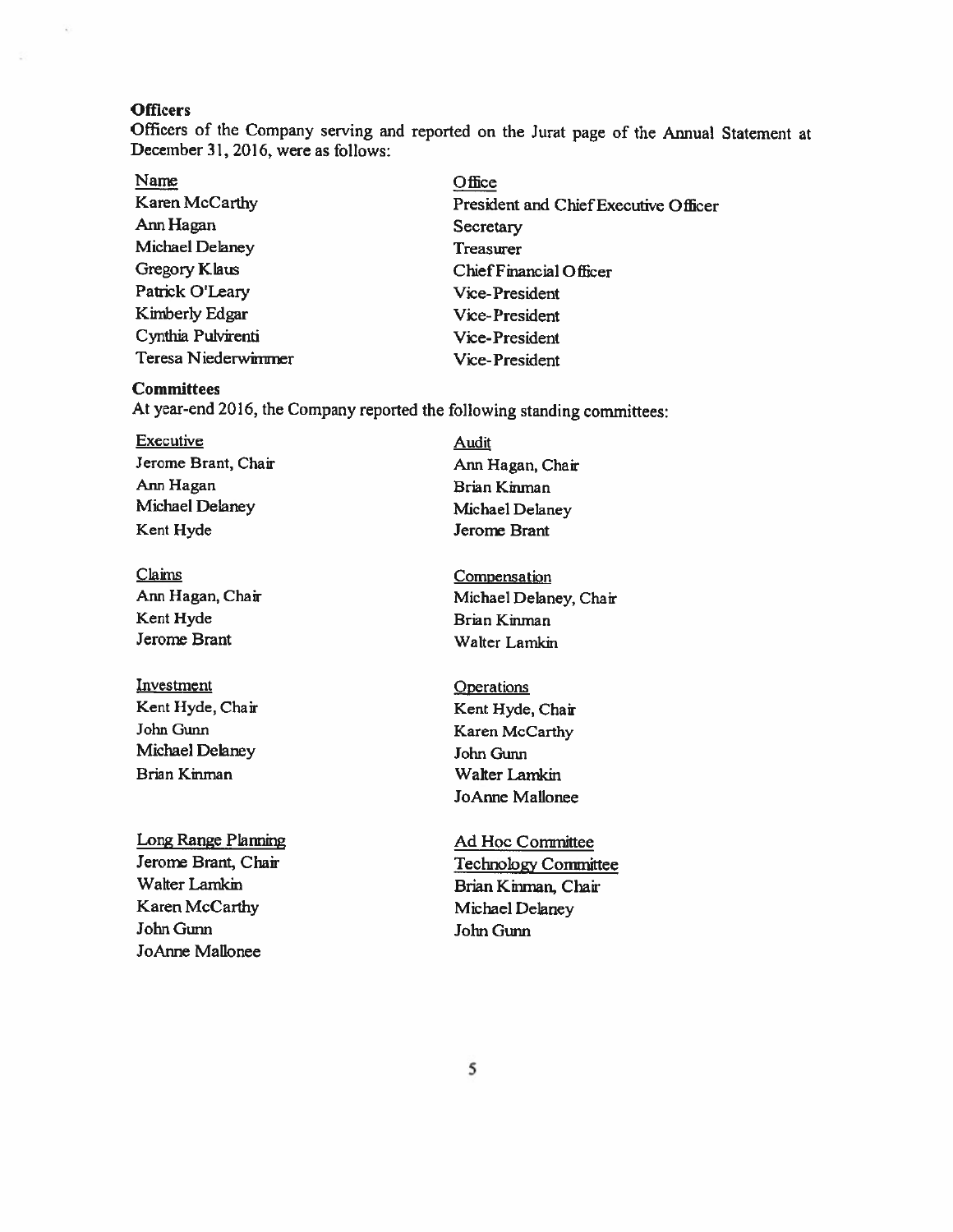#### Organizational Chart

The Company is <sup>a</sup> member of an insurance holding company system as defined in Section <sup>382010</sup> RSMo (Definitions): the Company is the ultimate controlling entity (UCE) in the system. The following organizational chart depicts the holding company system at December 31, 2016. All subsidiaries are wholly-owned unless otherwise noted. A dotted line indicates an affiliate not within the holding company system.

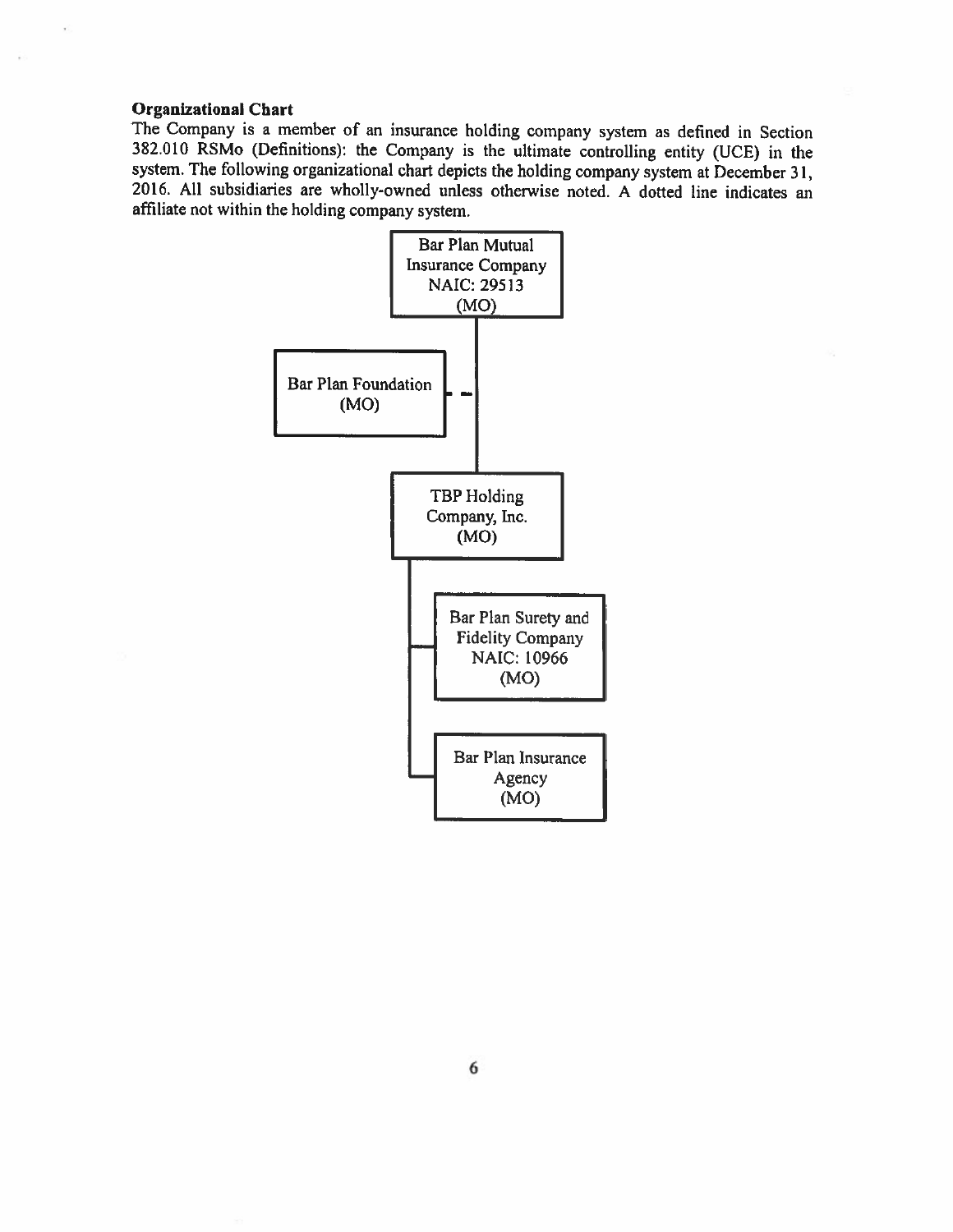#### AFFILIATED TRANSACTIONS

As of December 31, 2016, the Company was party to the following intercompany agreements:

# Administrative and Management Services Agreement<br>Parties: The Bar Plan Mutual Insurance Company

- The Bar Plan Mutual Insurance Company and The Bar Plan Surety and Fidelity Company (Surety)
- Effective: January 1, 1999, most recent amendment effective January 1, <sup>2016</sup>
- Terms: Bar Plan Mutual provides to Surety the full and part-time personnel and other resources necessary for the conduct of surety insurance including but not limited to underwriting, record keeping, claim handling, service and billing, accounting, EDP, legal and other general administrative functions. Surety in turn furnishes the Bar Plan Mutual with management oversight, association memberships, and other general administrative functions related to the surety business produced.
- Rate(s): In exchange for the services provided, Surety pays the Bar Plan Mutual \$18,250 per month, which represents the approximate cost of employees and other overhead costs pertaining to the operation of its business. In turn, the Bar Plan Mutual pays to Surety that share of the board, association assessments and other expenses related to the production of surety business that the Bar Plan Mutual's direct written surety premiums bear to the total of direct written surety premiums produced by both companies. Amounts due under this agreement are paid on or before the 15<sup>th</sup> day of each month.

# Tax Allocation Agreement

- Parties: The Company, Surety and all other affiliated members of The Bar Plan Holding Company subject to taxation.
- Effective: November 9, 1998, most recent amendment effective November 11, <sup>2008</sup>
- Terms: Parties agree to file <sup>a</sup> consolidated tax return. Any additional professional fees or other expenses borne by parent in connection with the production of the tax return shall be allocated among the members in an equitable manner. The agreement shall remain in force for <sup>7</sup> years with all terms and conditions to be renegotiated every <sup>3</sup> years. The latest version of this agreement was approved by the Department on October 10, 2008, with the revision made to eliminate Bar Plan Title, no longer an affiliate, from the agreement.
- Rate(s): Each party pays or receives taxes incurred or credits gained on the basis as if the entity had filed separately from the group of companies on <sup>a</sup> non-consolidated basis.

# Agency Agreement<br>Parties: The B

The Bar Plan Mutual and The Bar Plan Insurance Agency, Inc. (BP Agency)

- Effective: August 18, 2008
- Terms: BP Agency provides marketing services to the Bar Plan Mutual for the production of insurance premiums and in turn the Bar Plan Mutual provides to BP Agency management and administrative services related to the solicitation of insurance business by BP Agency on behalf of the Company. The Agreement may be terminated by either party with or without cause by written notice at least thirty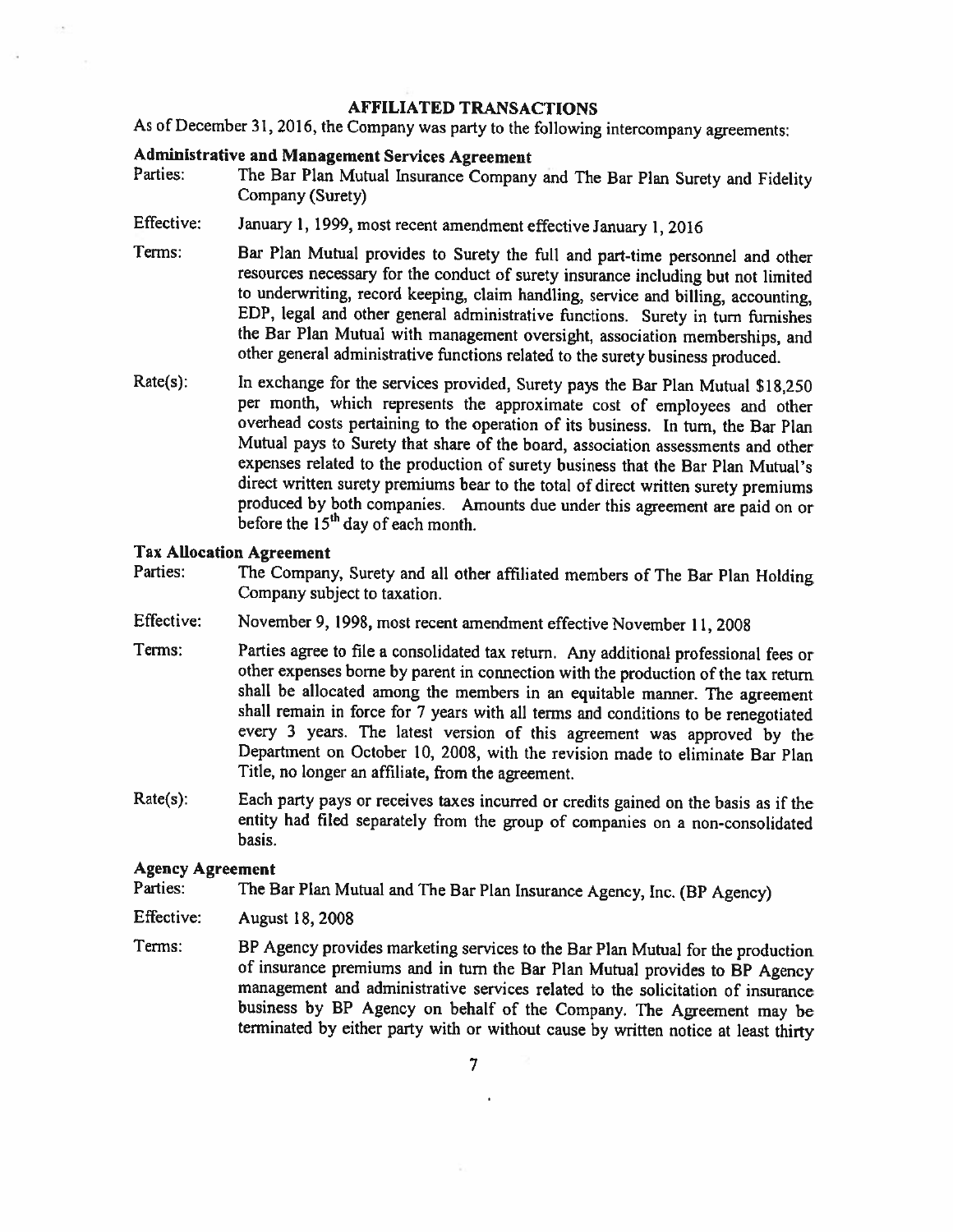days prior to the termination. Amounts due under this agreemen<sup>t</sup> are settled within 45 days from the end of the month in which the charges accrue.

Rate(s): For the services provided, the Bar Plan Mutual pays to BP Agency a commission on the business produced by BP Agency of 4.0%, less return premiums. BP Agency in turn compensates the Company for services provided by reducing the 4.0% commission by 1.5%, resulting in <sup>a</sup> net commission rate paid by Bar Plan Mutual to BP Agency of 2.5%.

# TERRITORY AND PLAN OF OPERATIONS

The Company is licensed under Chapter 379 RSMo (Insurance Other Than Life) to write liability and surety insurance in Missouri. At year-end 2016, the Company was also licensed in 47 other states and the District of Columbia. The Bar Plan writes Lawyers Professional Liability (LPL) insurance on <sup>a</sup> claims-made basis; its client base consists primarily of sole practitioners and small law firms. The Company also writes an insignificant amount of surety bond business. Five states accounted for 97.6% of the Company's 2016 written premium: Missouri (62.3%); Kansas (14.7%); Indiana (11.7%); New Mexico (5.7%); and, Tennessee (3.2%).

The Company produces business through direct marketing and independent agents: direct marketing generates approximately one-half of written premiums; independent agents account for the remaining half. In Missouri, business is produced by The Bar Plan Insurance Agency, an affiliate, under an agreemen<sup>t</sup> described above (Affiliated Transactions). In Indiana, all business is produced by the Indiana Bar Association's endorsed agent. In Tennessee, the Tennessee Bar Association's captive insurance agency markets the Company's policies there.

# REINSURANCE

#### **General**

The Company uses quota share and excess of loss reinsurance to limit its exposure. Premiums reported during the current examination period were as follows:

|                         | 2013 | 2014 | 2015                                                    | 2016 |
|-------------------------|------|------|---------------------------------------------------------|------|
| Direct Premiums Written |      |      | $$17,843,176$ $$17,741,348$ $$17,049,293$ $$16,564,010$ |      |
| Premiums Ceded          |      |      | $(7,093,245)$ $(7,156,670)$ $(6,719,208)$ $(6,583,876)$ |      |
| Net Premiums Written    |      |      | $$10,749,931$ $$10,584,678$ $$10,330,085$ $$9,980,134$  |      |

#### Ceded

#### Excess of Loss (Layer 1)

The Company's first layer of excess of loss reinsurance is \$750,000 excess of \$250,000. This agreement, effective January 1, 2016, is between The Bar Plan Mutual Insurance Company and several authorized reinsurers. The contract reinsures the Company's LPL business written in the states of Missouri, Kansas, Indiana, Tennessee and New Mexico. For policies with <sup>a</sup> "Separate Defense Expense Limit Endorsement," this agreemen<sup>t</sup> provides coverage up to \$1,750,000. For policies without the endorsement, coverage is limited to \$750,000.

#### Excess of Loss (Layer 2)

The Bar Plan Mutual Insurance Company's second layer of excess of loss reinsurance is \$4,000,000 excess of \$1,000,000. This agreement, effective January 1, 2016, is between The Bar Plan Mutual Insurance Company and several authorized reinsurers. The contract reinsures the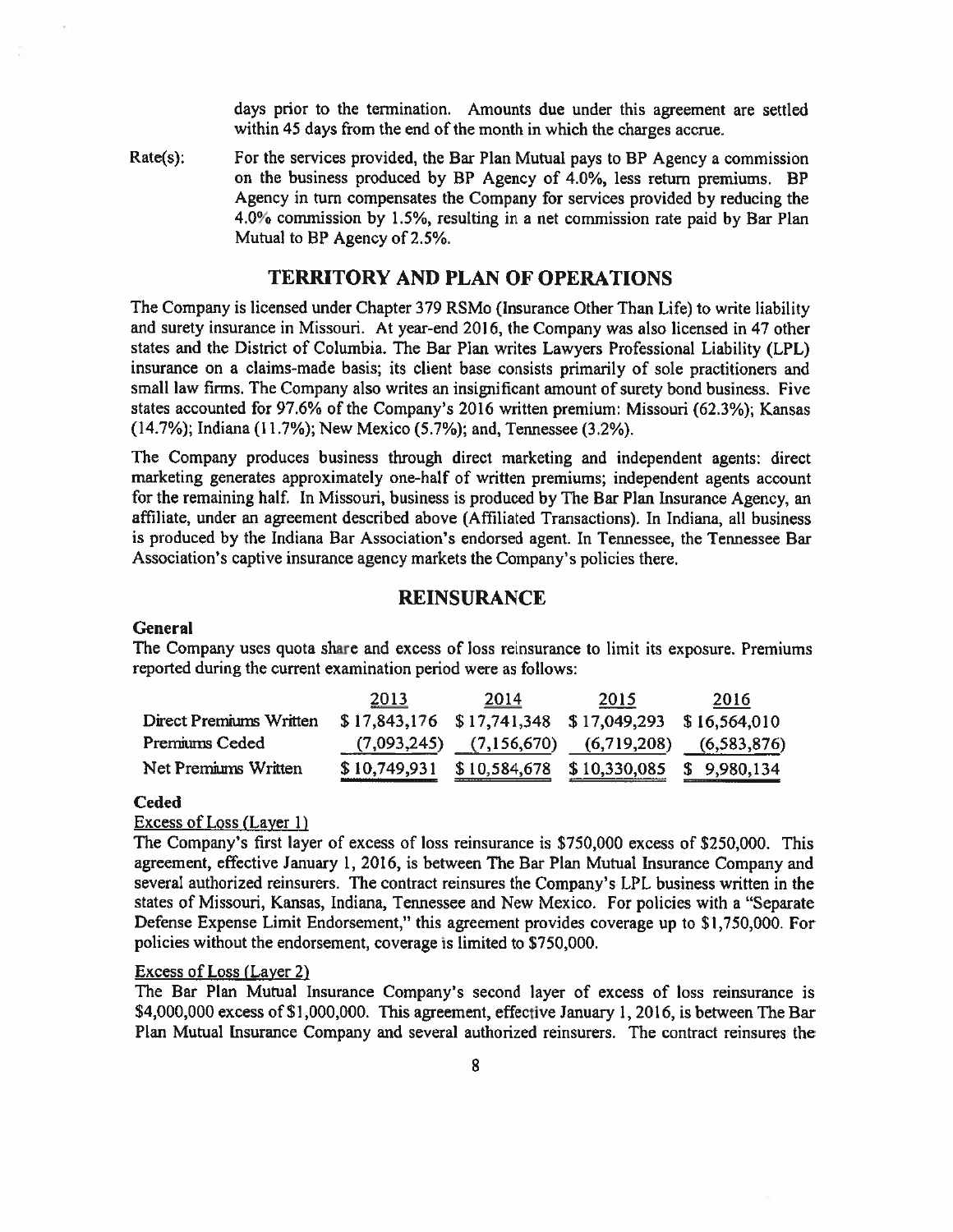Company's LPL business written in the states of Missouri, Kansas, Indiana, Termessee and New Mexico. For policies with <sup>a</sup> "Separate Defense Expense Limit Endorsement," this agreemen<sup>t</sup> provides coverage up to \$5,000,000. For policies without the endorsement, coverage is limited to \$4,000,000.

#### Quota Share

The Company is party to <sup>a</sup> 50% quota share agreemen<sup>t</sup> with three authorized reinsurers: Munich Reinsurance America, Inc. (15%); The Toa Reinsurance Company of America (25%); and, Navigators Insurance Company (10%). The contract reinsures the Company's LPL business written in the state of Tennessee.

#### Excess of Loss (pro-rata)

The Company and an affiliate, Bar Plan Surety and Fidelity, are parties to <sup>a</sup> surety pro-rata excess of loss agreemen<sup>t</sup> under which they retain 50% of the premiums and losses with <sup>a</sup> maximum retention of \$250,000. This agreemen<sup>t</sup> became effective January 1, 2016. For bonds written in excess of \$500,000, the retention is the percentage that \$250,000 bears to the total bond penalty. This treaty is limited to bonds up to \$2,000,000. Bonds issued in excess of \$2,000,000 are reinsured facultatively. The counterparties to this agreement are three authorized reinsurers: Endurance Reinsurance Corporation of America (55%); Transatlantic Reinsurance Company (35%); and, Aspen Re America (10%).

The Company remains contingently liable for all reinsurance losses ceded to other insurers, This contingent liability would become an actual liability in the event an assuming reinsurer fails to perform its obligations under the reinsurance agreement.

# ACCOUNTS AND RECORDS

#### **General**

The Company's general ledger and accounts payable are maintained on Freedom®, <sup>a</sup> commercially-supported Windows® sofiware program. The Company's two main administration applications are Windows®-based client-server programs. LPL coverage is administered on Infinity-LPL; surety coverage is maintained on Infinity-Bonds.

#### Independent Accountant

Brown Smith Wallace, LLP, <sup>a</sup> certified public accounting firm, audited the Company's financial statements for each year under examination. The 2016 audit workpapers were reviewed and used in the examination as deemed appropriate,

#### Actuarial Opinion

For <sup>2013</sup> and 2014, reserves and related actuarial items were reviewed and certified by Charles Faerber, FSA, ACA, MAAA, of Rudd and Wisdom, Inc. For 2015 and 2016, reserves and related actuarial items were reviewed and certified by Charles Emma, FCA, MAAA. of EVP Advisors, Inc.

#### Consulting Actuary

Pursuant to <sup>a</sup> contract with the Department, Kristine Fitzgerald, ACAS. FCA. MAAA, of Actuarial & Technical Solutions, Inc., reviewed the underlying actuarial assumptions and actuarial methods used in determining the reserves and related liabilities. She found that the Company fairly and adequately represented its financial position with respec<sup>t</sup> to the actuarial liabilities.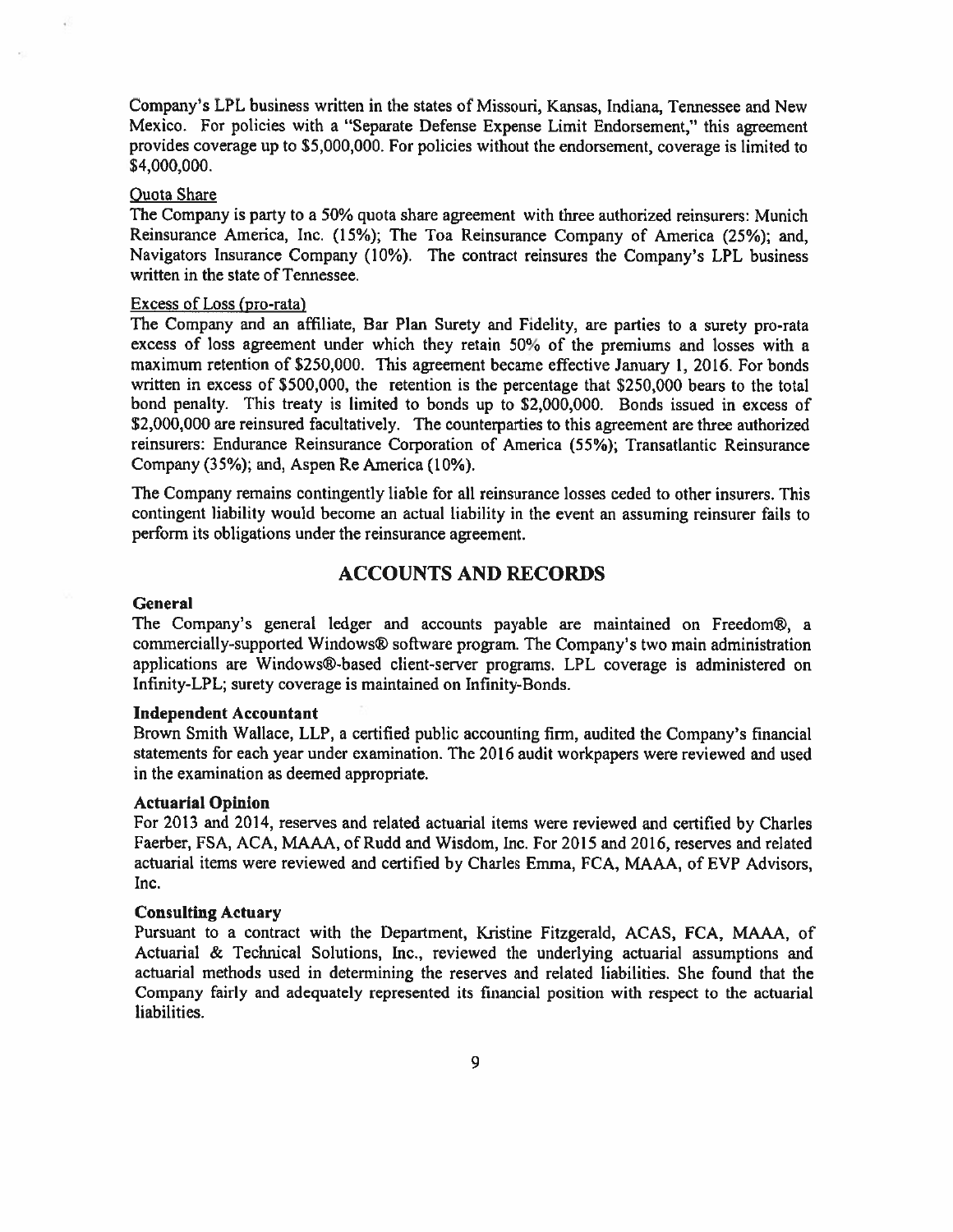# Information Systems

ş.

 $\bar{\phantom{a}}$ 

In conjunction with this examination, Andrew Balas, CFE, AES, CPA, Information Systems Financial Examiner with the Department, conducted <sup>a</sup> review of the Company's information systems. He found the Company's information technology general controls to be effective.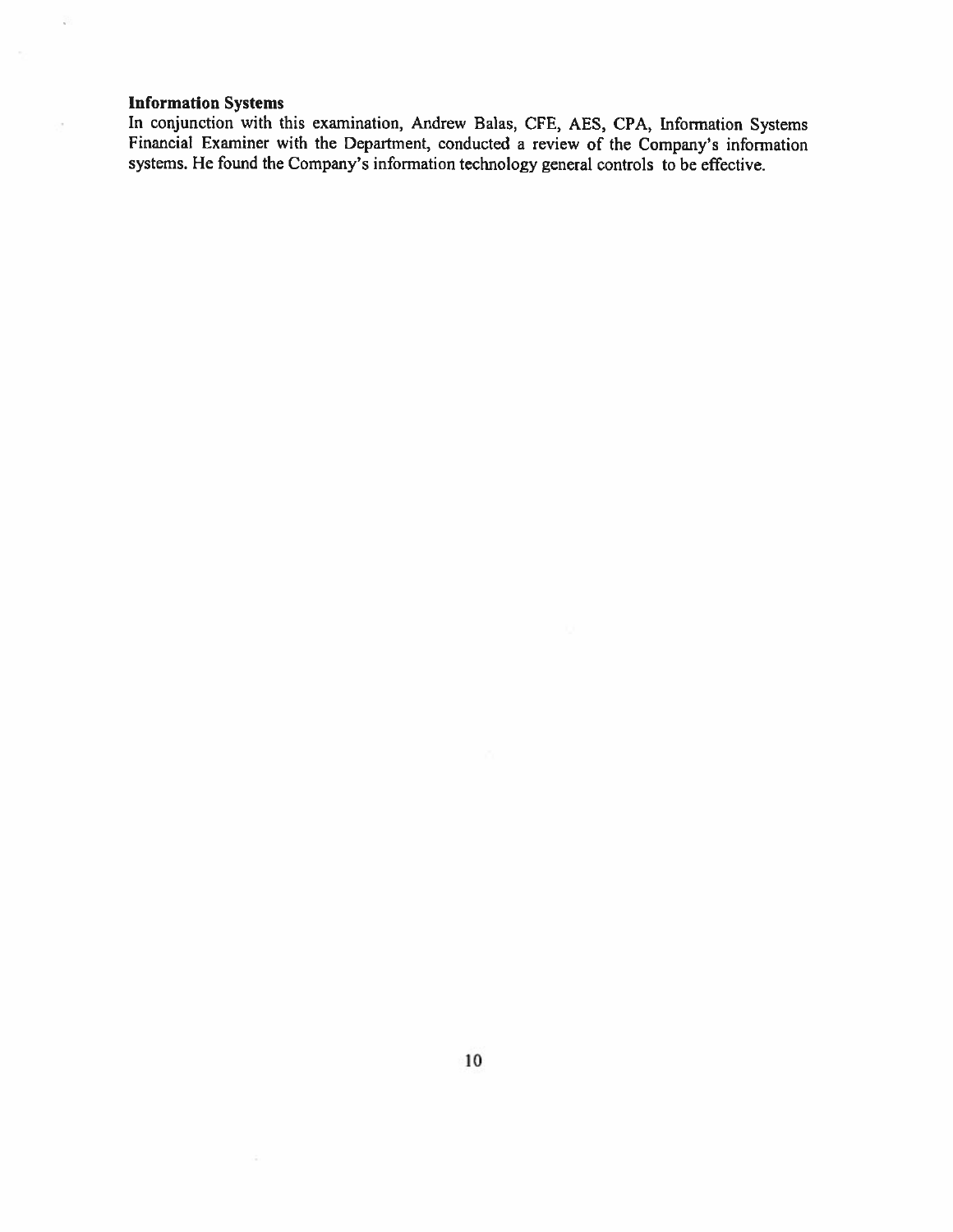# FINANCIAL STATEMENTS

The following financial statements are based on the statutory financial statements filed by the Company with the Department and present the financial condition of the Company for the period ending December 31, 2016. The accompanying Comments on Financial Statements reflect any examination adjustments to the amounts reported in the Annual Statement and should be considered an integral part of the financial statements. There may have been additional differences found in the course of this examination, which are not shown in the "Comments on Financial Statement Items" section. These differences were determined to be immaterial concerning their effect on the financial statements, and therefore, were only communicated to the Company and noted in the workpapers for each individual Annual Statement item.

# **ASSETS** As of December 31, 2016

|                                                      |   |               |    | Nonadmitted   | Net Admitted     |
|------------------------------------------------------|---|---------------|----|---------------|------------------|
|                                                      |   | <b>Assets</b> |    | <b>Assets</b> | <b>Assets</b>    |
| <b>Bonds</b>                                         | S | 26,225,846    | \$ |               | \$<br>26,225,846 |
| Common stocks                                        |   | 10,949,815    |    |               | 10,949,815       |
| Properties occupied by the company                   |   | 1,385,087     |    |               | 1,385,087        |
| Cash, cash equivalents and short-term investments    |   | 308,947       |    |               | 308,947          |
| Investment income due and accrued                    |   | 295,714       |    | 141,124       | 154,590          |
| Uncollected premiums                                 |   | 3,212,404     |    | 51,879        | 3,160,525        |
| Amounts recoverable from reinsurers                  |   | 49,377        |    |               | 49,377           |
| Other amounts receivable under reinsurance           |   | 4,891         |    |               | 4,891            |
| Current federal income tax recoverable               |   | 30,267        |    |               | 30,267           |
| Net deferred tax asset                               |   | 1,748,700     |    | 793,892       | 954,808          |
| Guaranty funds receivable or on deposit              |   | 1,750         |    |               | 1,750            |
| Electronic data processing equipment and software    |   | 1,169,340     |    | 1,129,118     | 40,222           |
| Furniture and equipment                              |   | 4,205         |    | 4,205         |                  |
| Receivables from parent, subsidiaries and affiliates |   | 138,847       |    |               | 138,847          |
| Deductible receivable                                |   | 216,420       |    | 139,796       | 76,624           |
| Due and accrued service charge fees                  |   | 115,786       |    |               | 115,786          |
| Due from employees                                   |   | (366)         |    | (366)         |                  |
| Automobile                                           |   | 27,631        |    | 27,631        |                  |
| Miscellaneous receivable                             |   | 31,178        |    | 31,178        |                  |
| <b>Totals</b>                                        | S | 45,915,839    | S  | 2,318,457     | \$<br>43,597,382 |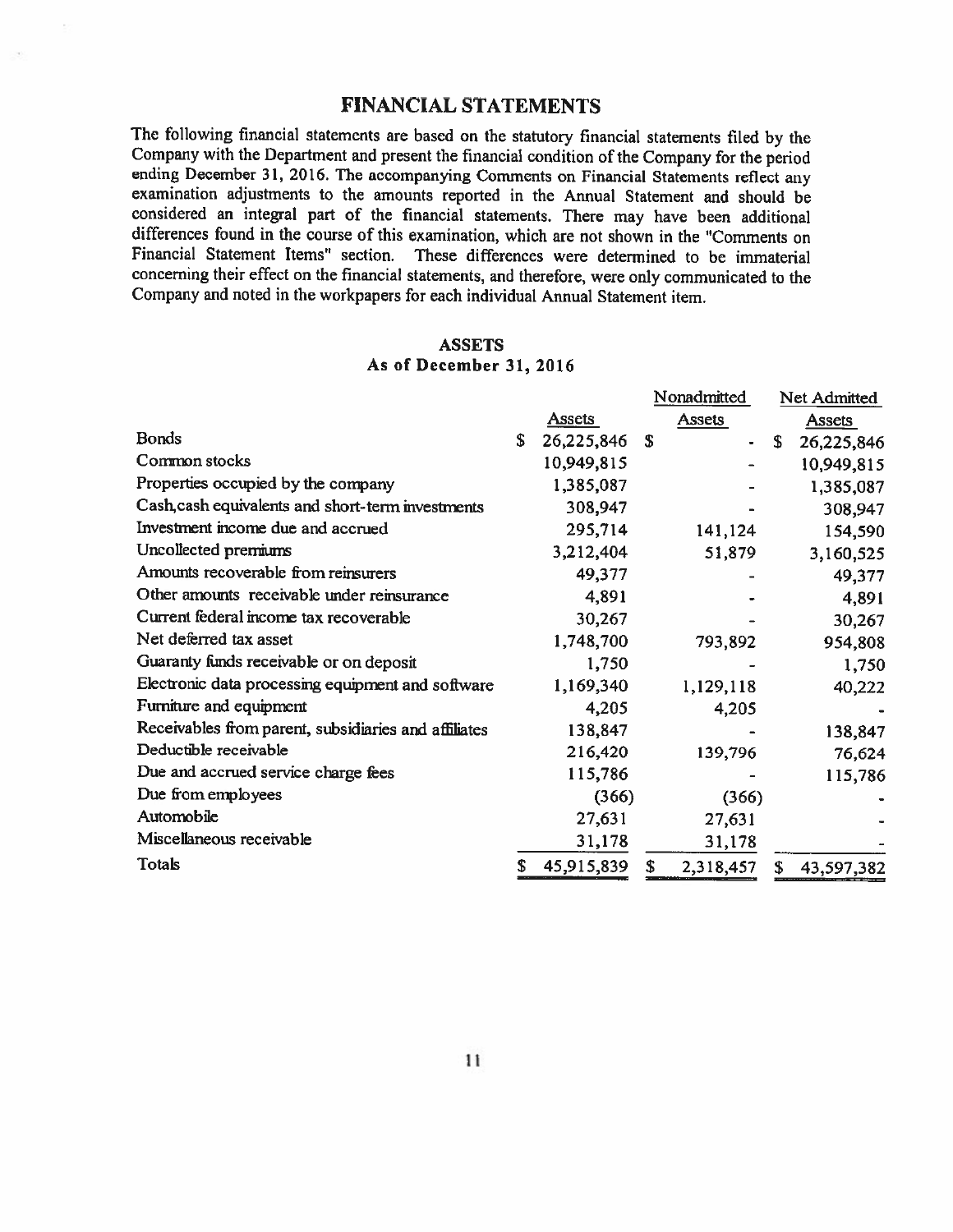# LIABILITIES AND SURPLUS As of December 31, 2016

 $\frac{a}{c}$  ,  $\frac{c}{c}$ 

 $\sim$ 

| Losses                                                                | \$<br>11,378,173 |
|-----------------------------------------------------------------------|------------------|
| Loss adjustment expenses                                              | 7,530,701        |
| Commissions payable, contingent commissions and other similar charges | 64,970           |
| Other expenses                                                        | 183,537          |
| Taxes, licenses and fees                                              | 14,889           |
| Unearned premiums                                                     | 5,256,786        |
| Advance premium                                                       | 634,486          |
| Ceded reinsurance premiums payable                                    | 585,002          |
| Amounts withheld or retained by company for account of others         | 194,759          |
| Remittances and items not allocated                                   | 24,118           |
| Provision for reinsurance                                             | 122,000          |
| Payable to parent, subsidiaries and affiliates                        | 33,108           |
| Unclaimed funds                                                       | 13,536           |
| <b>Total liabilities</b>                                              | 26,036,065       |
| Surplus notes                                                         | 5,010,166        |
| Unassigned funds (surplus)                                            | 12,551,151       |
| Surplus as regards policyholders                                      | 17,561,317       |
| Total liabilities and surplus                                         | \$<br>43,597,382 |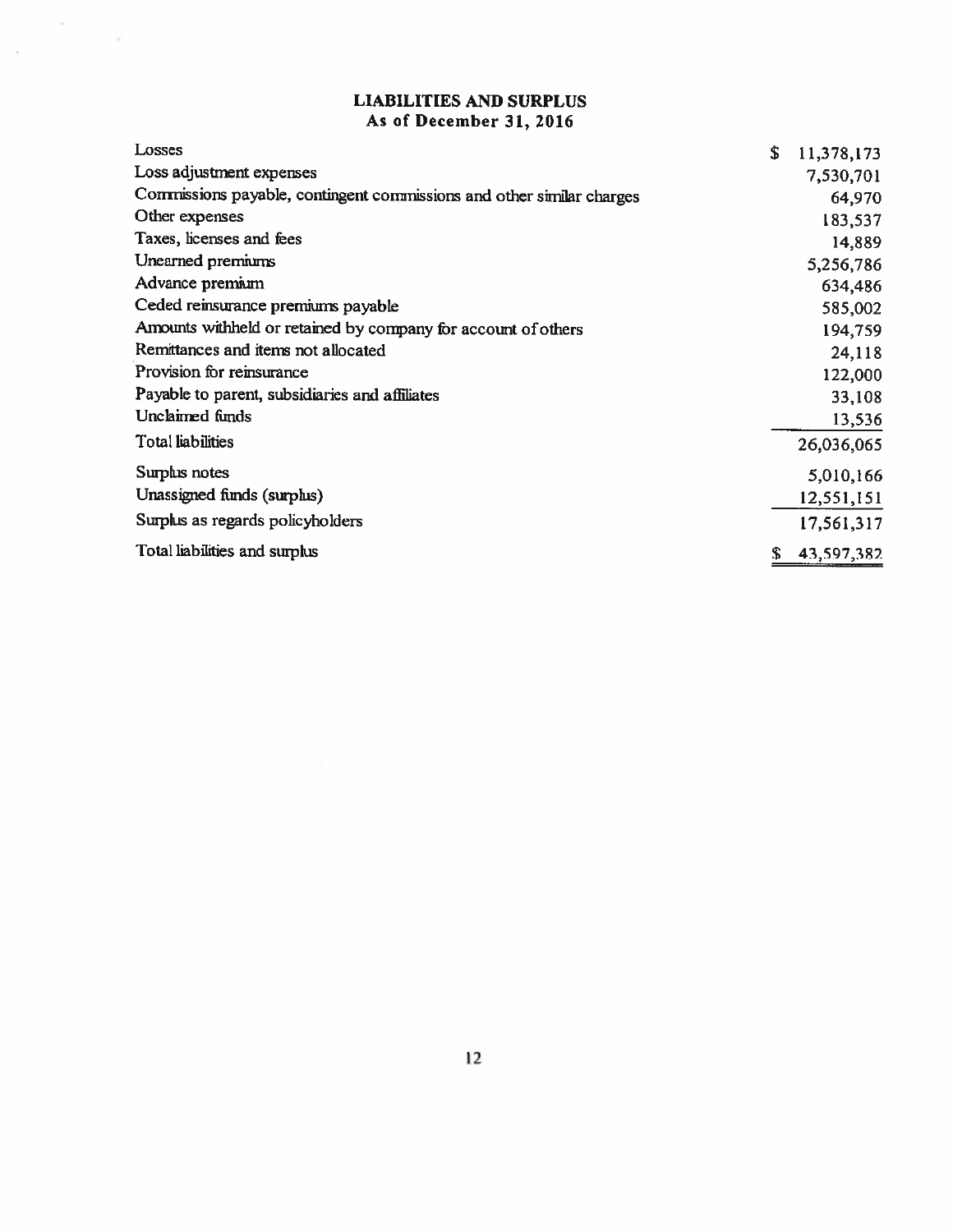# STATEMENT OF INCOME For the year ending December 31, 2016

S,

 $\mathbb{R}^n$ 

| Premiums earned                                            | \$10,088,015 |
|------------------------------------------------------------|--------------|
| Losses incurred                                            | 1,803,239    |
| Loss adjustment expenses incurred                          | 4,204,153    |
| Other underwriting expenses incurred                       | 4,558,643    |
| Total underwriting deductions                              | 10,566,035   |
| Net underwriting gain (loss)                               | (478, 020)   |
| Net investment income earned                               | 373,034      |
| Net realized capital gains                                 | 74,909       |
| Net investment gain                                        | 447,943      |
| Finance and service charges not included in premiums       | 264,455      |
| Miscellaneous                                              | 17,143       |
| Total other income                                         | 281,598      |
| Net income (pre-tax)                                       | 251,521      |
| Federal and foreign income taxes incurred                  | 576          |
| Net income                                                 | 250,945<br>S |
| <b>RECONCILIATION OF SURPLUS</b>                           |              |
| Surplus as regards policyholders, December 31 prior year   | \$17,286,831 |
| Net income                                                 | 250,945      |
| Change in net unrealized capital gains                     | 120,884      |
| Change in net deferred income tax                          | (192, 345)   |
| Change in nonadmitted assets                               | 91,002       |
| Change in provision for reinsurance                        | 4,000        |
| Change in surplus as regards policyholders for the year    | 274,486      |
| Surplus as regards policyholders, December 31 current year | \$17,561,317 |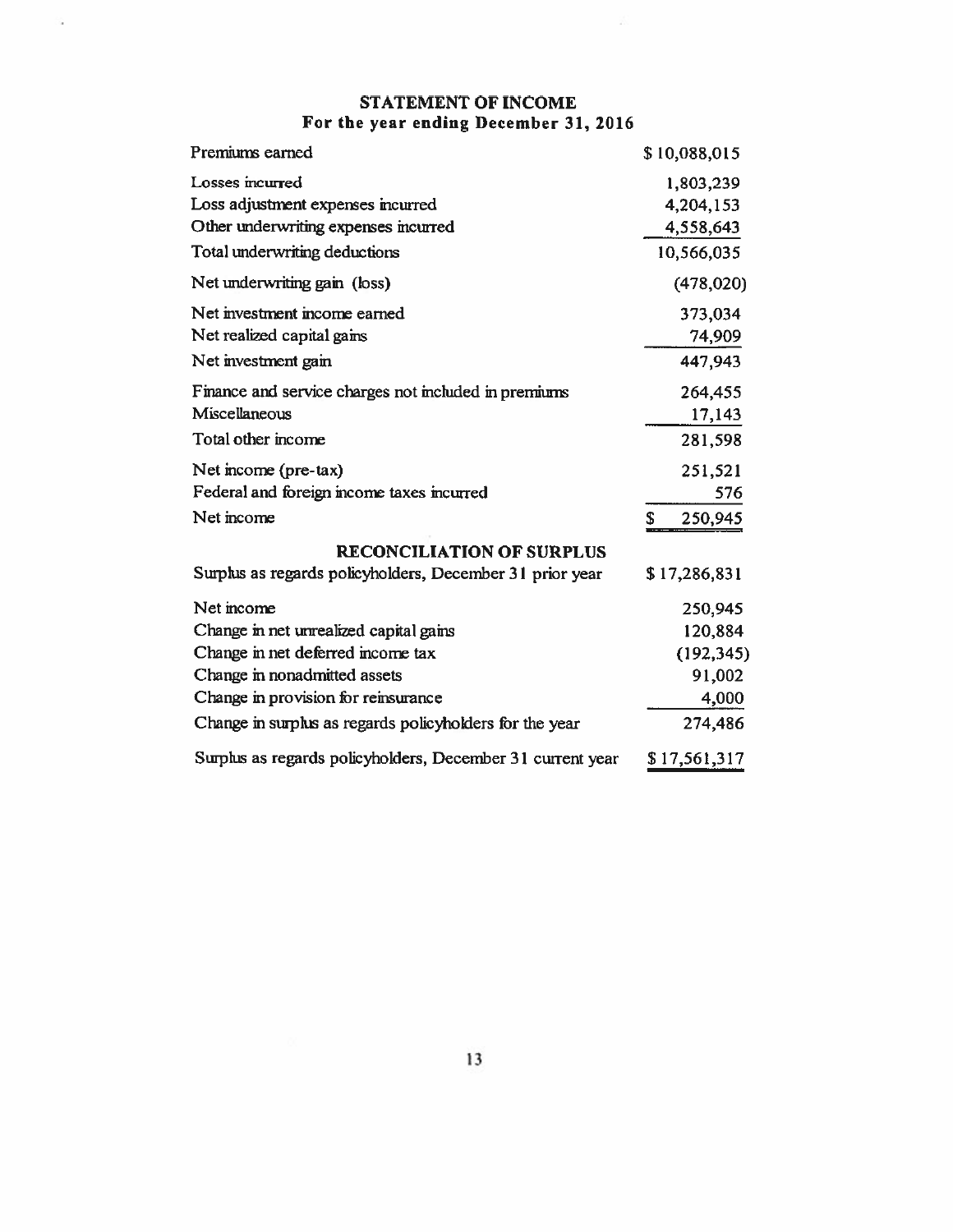# EXAMINATION CHANGES

There were no changes to the financial statements resulting from the examination.

# COMMENTS ON FINANCIAL STATEMENTS

There were no comments on the financial statements resulting from the examination.

# SUBSEQUENT EVENTS

On January 1, 2018, the Company's quota share reinsurance agreemen<sup>t</sup> for business written in the state of Tennessee expired. That business continues to be covered under the excess of loss agreemen<sup>t</sup> described in the Reinsurance section of the repor<sup>t</sup> above.

# SUMMARY OF RECOMMENDATIONS

There were no recommendations resulting from the examination.

×